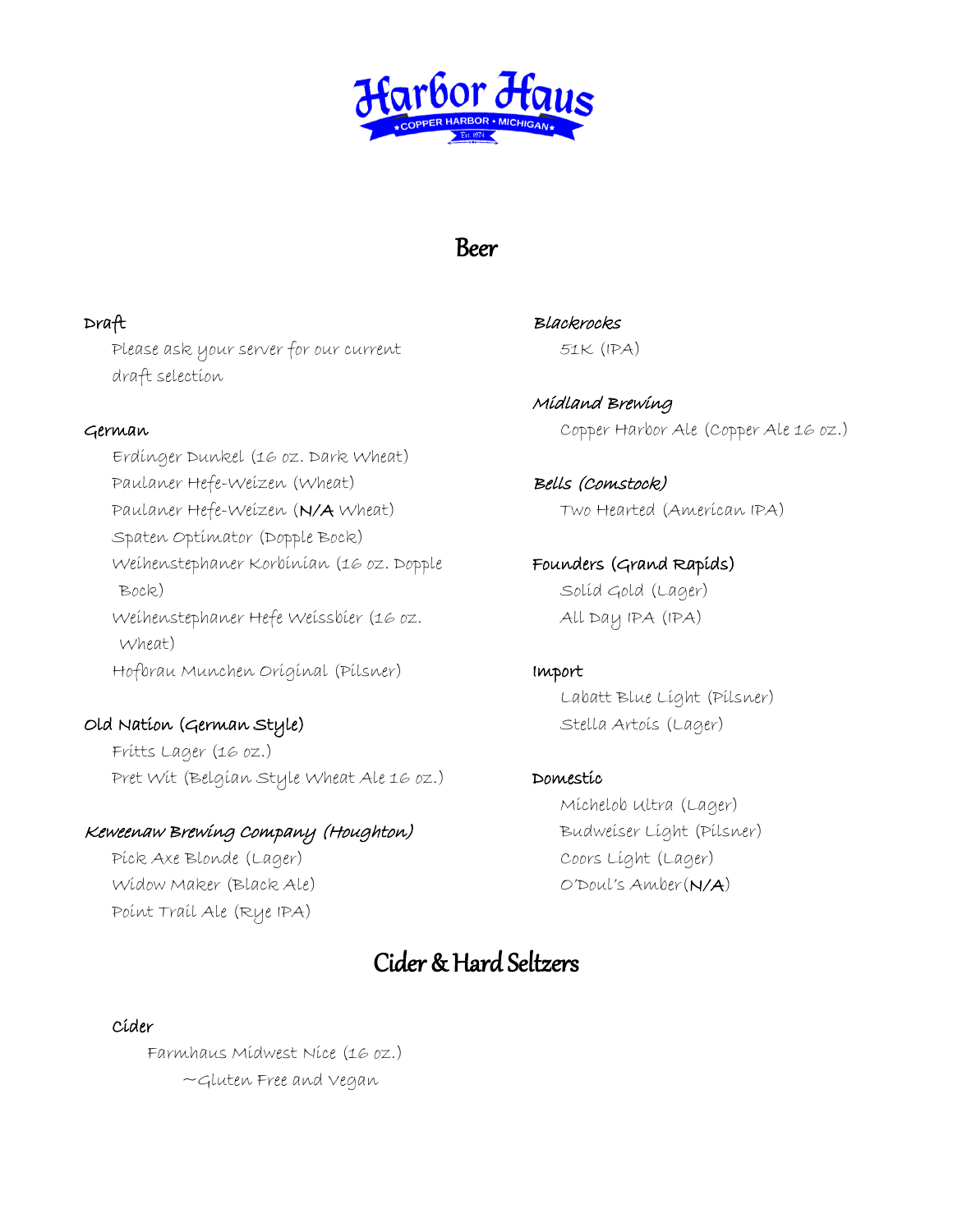#### Hard Seltzer

 White Claw Black Cherry White Claw Mango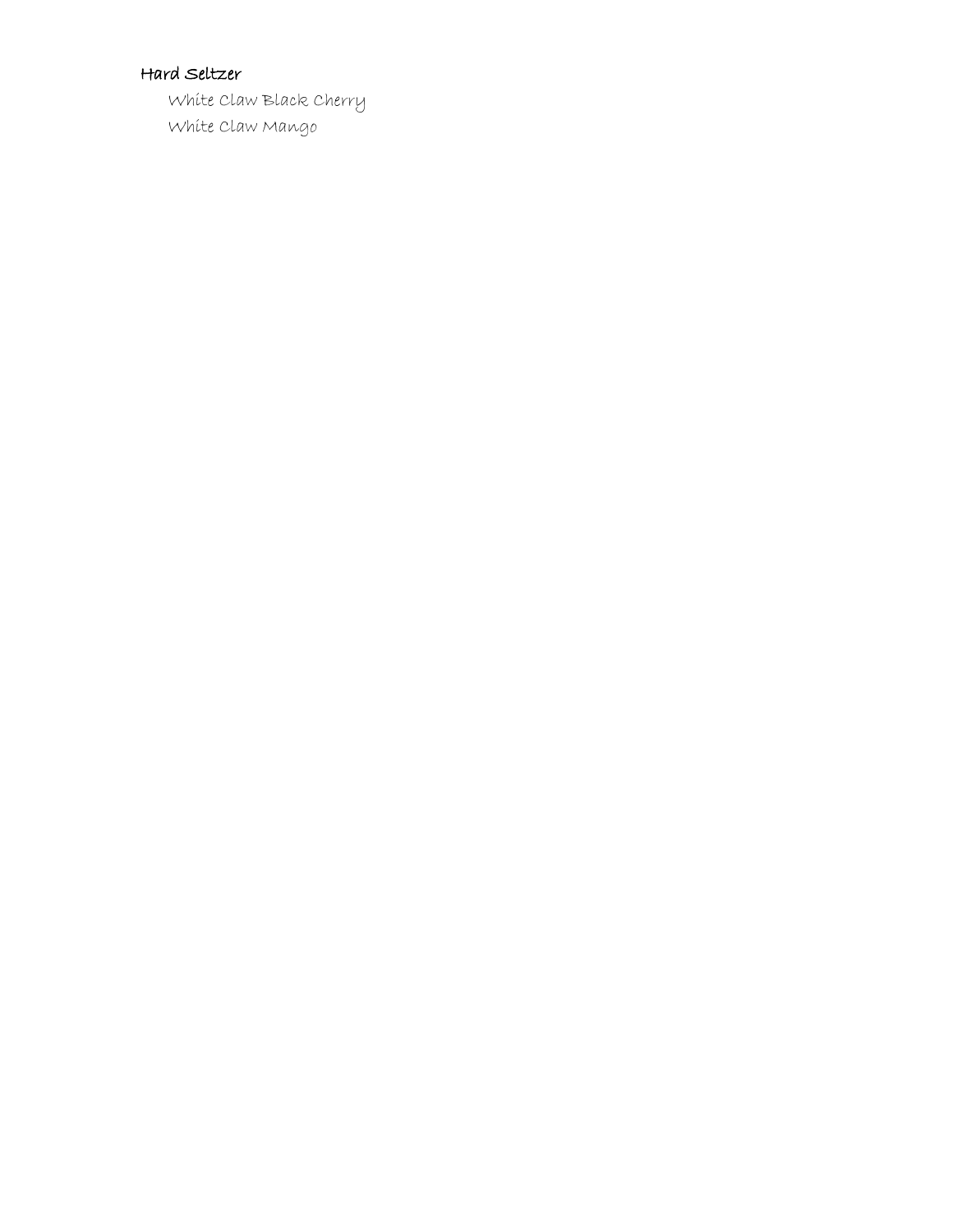# Michigan Made



#### Wine

#### Reds

|                                                                       | 30.00 |
|-----------------------------------------------------------------------|-------|
| 288 Left Foot Charley BlaufrankischBenzie/Grand Traverse County 40.00 |       |

## Whites

|     |                                                                       | 32.00 |
|-----|-----------------------------------------------------------------------|-------|
| 176 |                                                                       | 38.00 |
|     | - Paírs well with whitefish                                           |       |
|     | 124 Left Foot Charley Dry Riesling, Benzie/Grand Traverse County      | 30.00 |
|     | 122 Chateau Grand Traverse "Late Harvest" Dry Riesling  Traverse City | 30.00 |

#### Beer

| Marquette     |
|---------------|
|               |
|               |
|               |
|               |
|               |
| . Mídland     |
|               |
|               |
|               |
|               |
| Grand Rapíds. |
|               |
|               |
|               |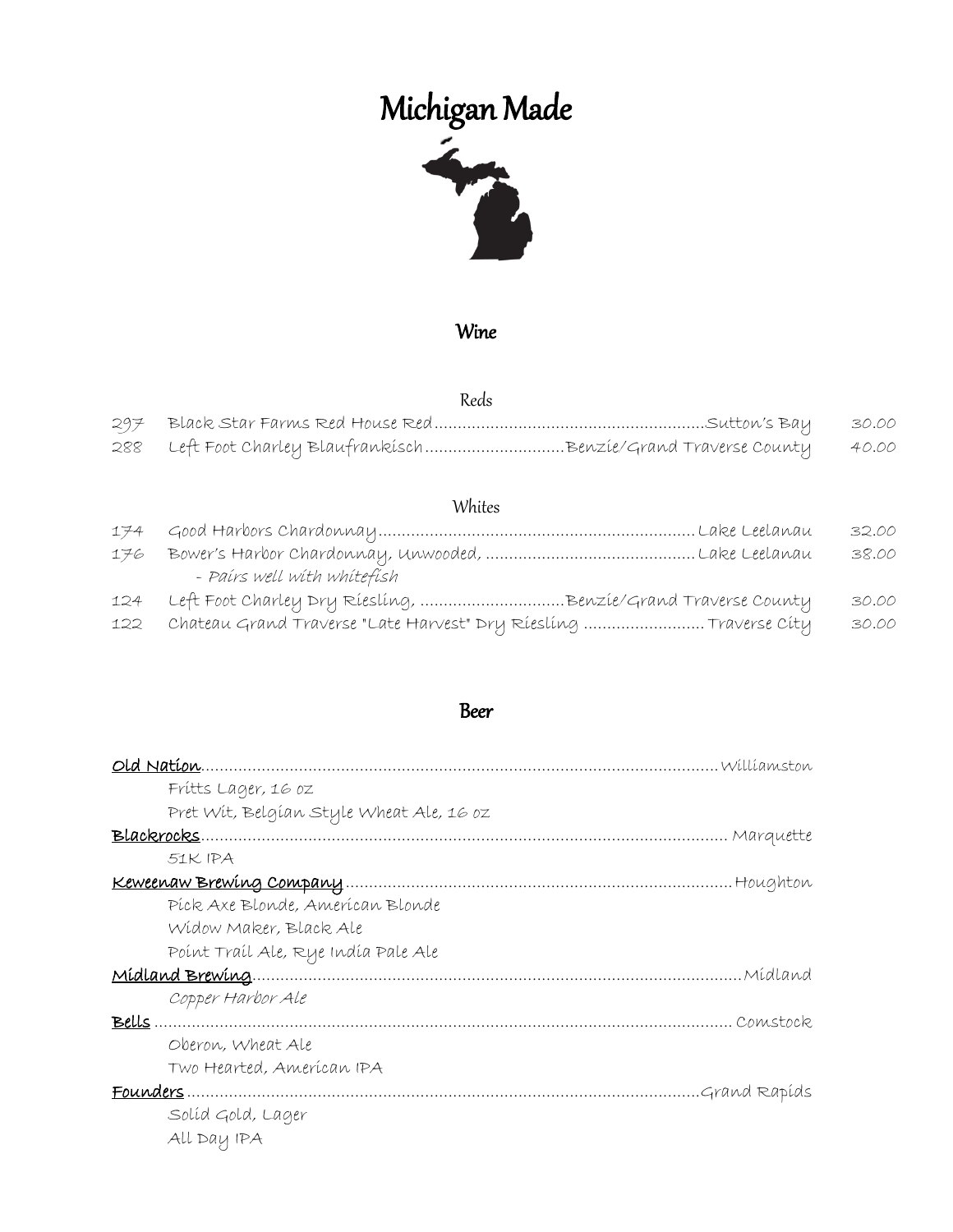# Michigan Made



## Spirits

Vodka

## Whiskey

## Liqueur

|                                   | Cider |
|-----------------------------------|-------|
|                                   |       |
|                                   | Sodas |
|                                   |       |
| Orange Cream Soda                 |       |
| Black Cherry Cream Soda           |       |
| Espresso Root Beer                |       |
| Wild Bill's All Natural Root Beer |       |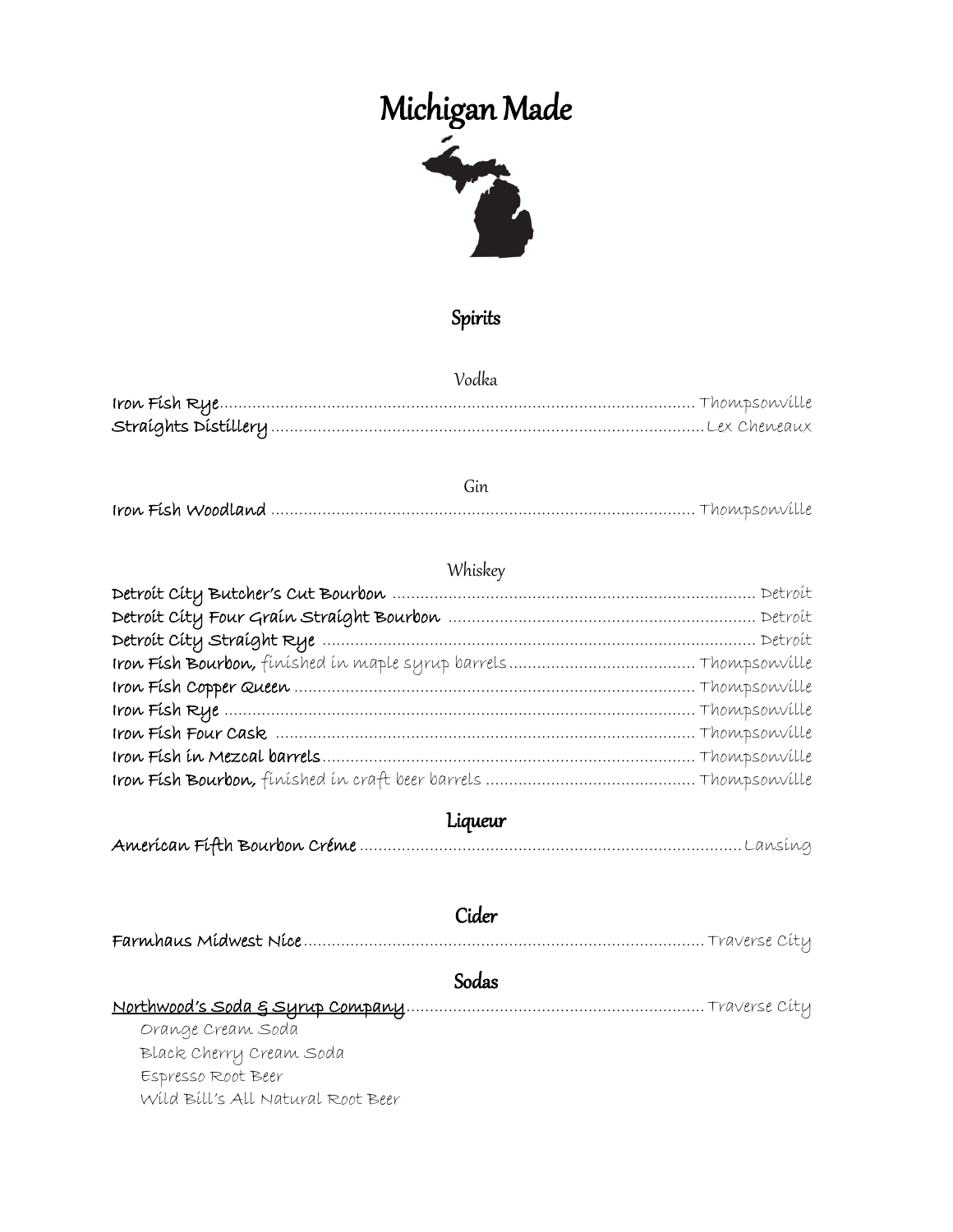

Available by the glass or bottle

## Blackstone Winery

Cabernet Sauvignon Merlot

## Robert Mondavi Winery

Sauvignon Blanc

## Mirassou Winery

Moscato Chardonnay Pinot Grigio Pinot Noir

## Imported from Germany

Piesporter Riesling

# Imported from France

Claude Val Rosé

## Dessert Wine

Catherman's Port

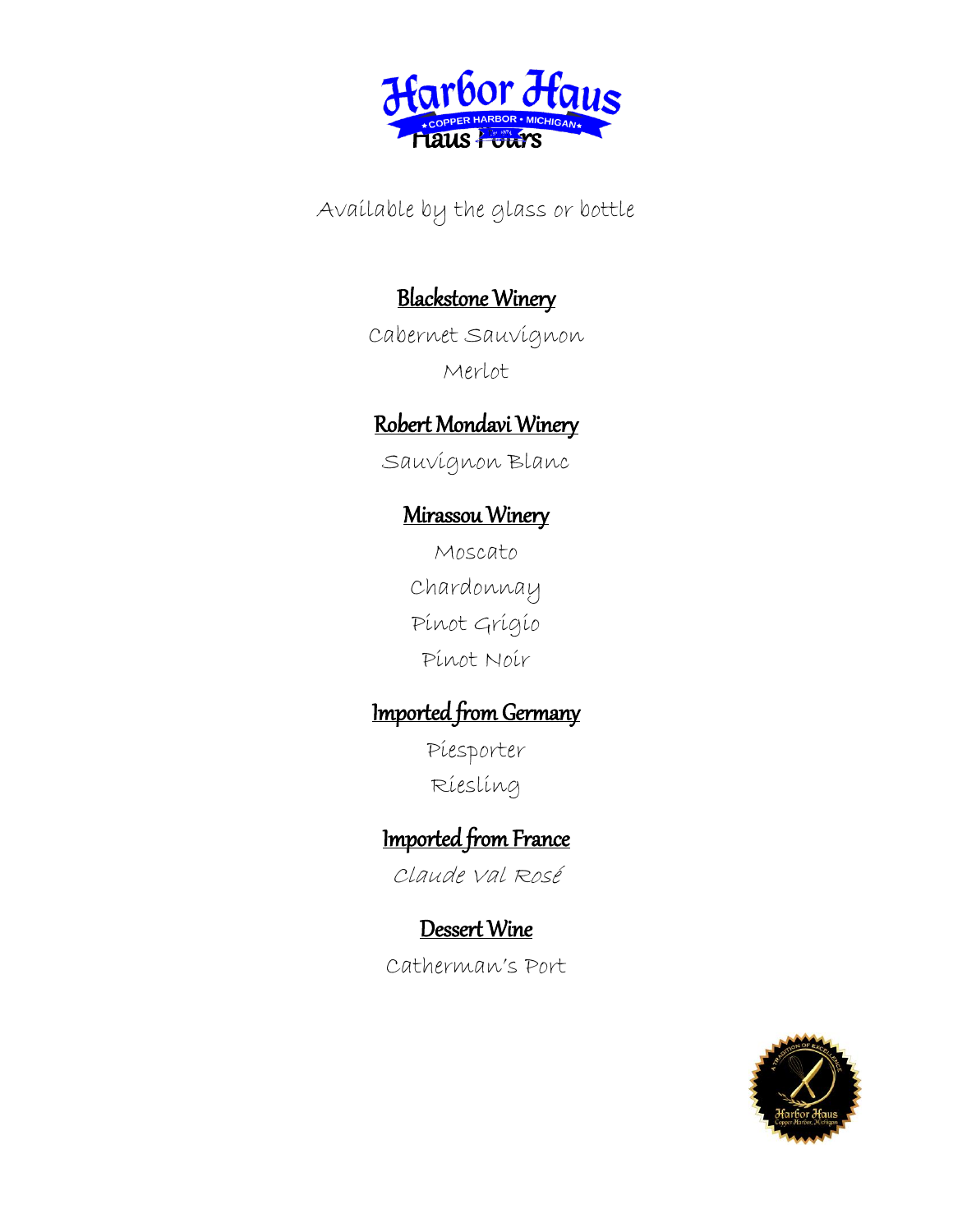# Great Wines for \$30

All rate 90 points or higher on a 100 point scale from Wine Spectator

## Reds

## **Whites**



All wines are available to enjoy at home Ask about our Haus Wine Glasses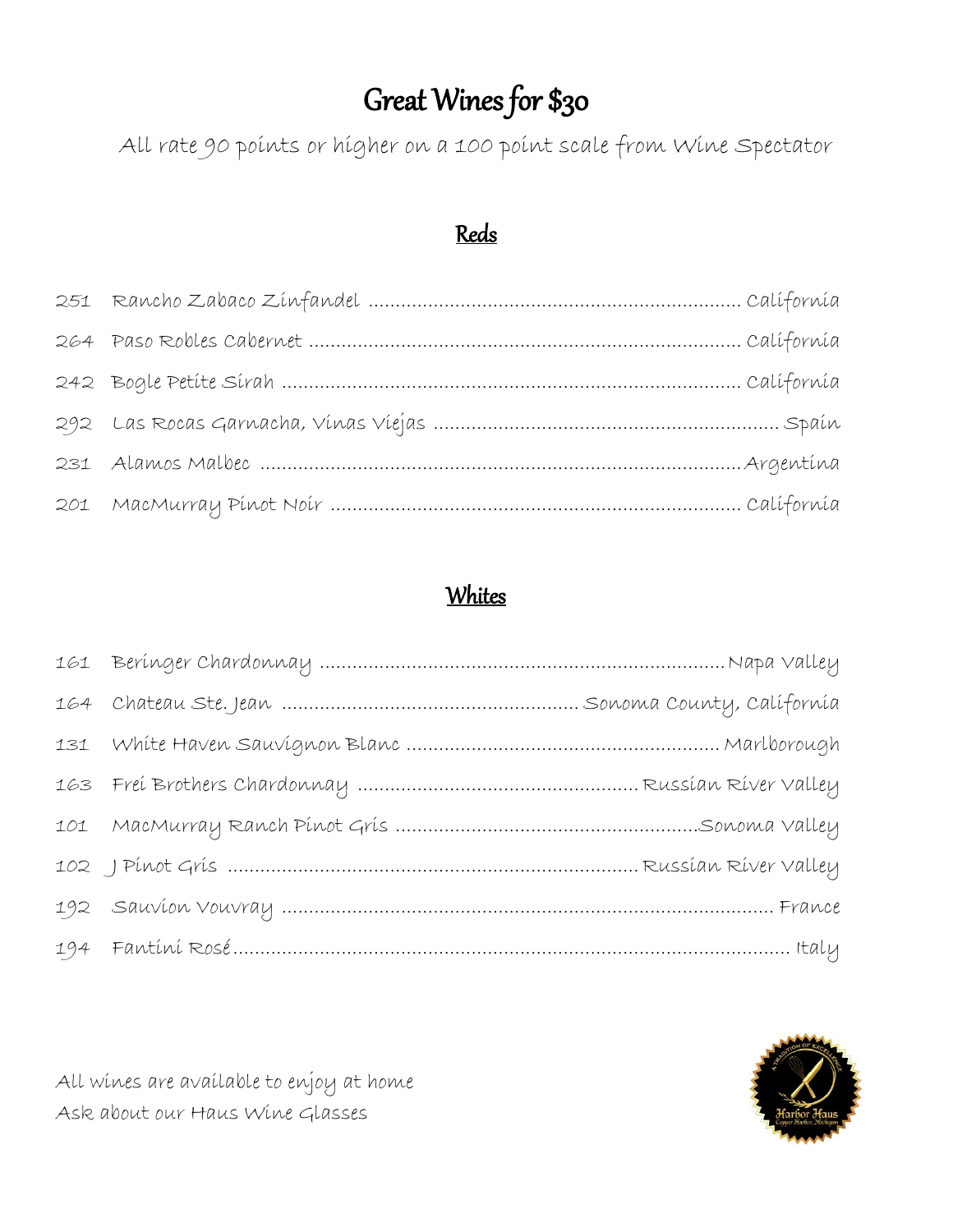# Red Wine

| 203 Chateau St. Jean Pinot Noir Sonoma County, California 39.00       |  |
|-----------------------------------------------------------------------|--|
|                                                                       |  |
| 252 St. Francis "Old Vines" Zinfandel Sonoma County, California 44.00 |  |
|                                                                       |  |
|                                                                       |  |
|                                                                       |  |

# Imported Red Wine

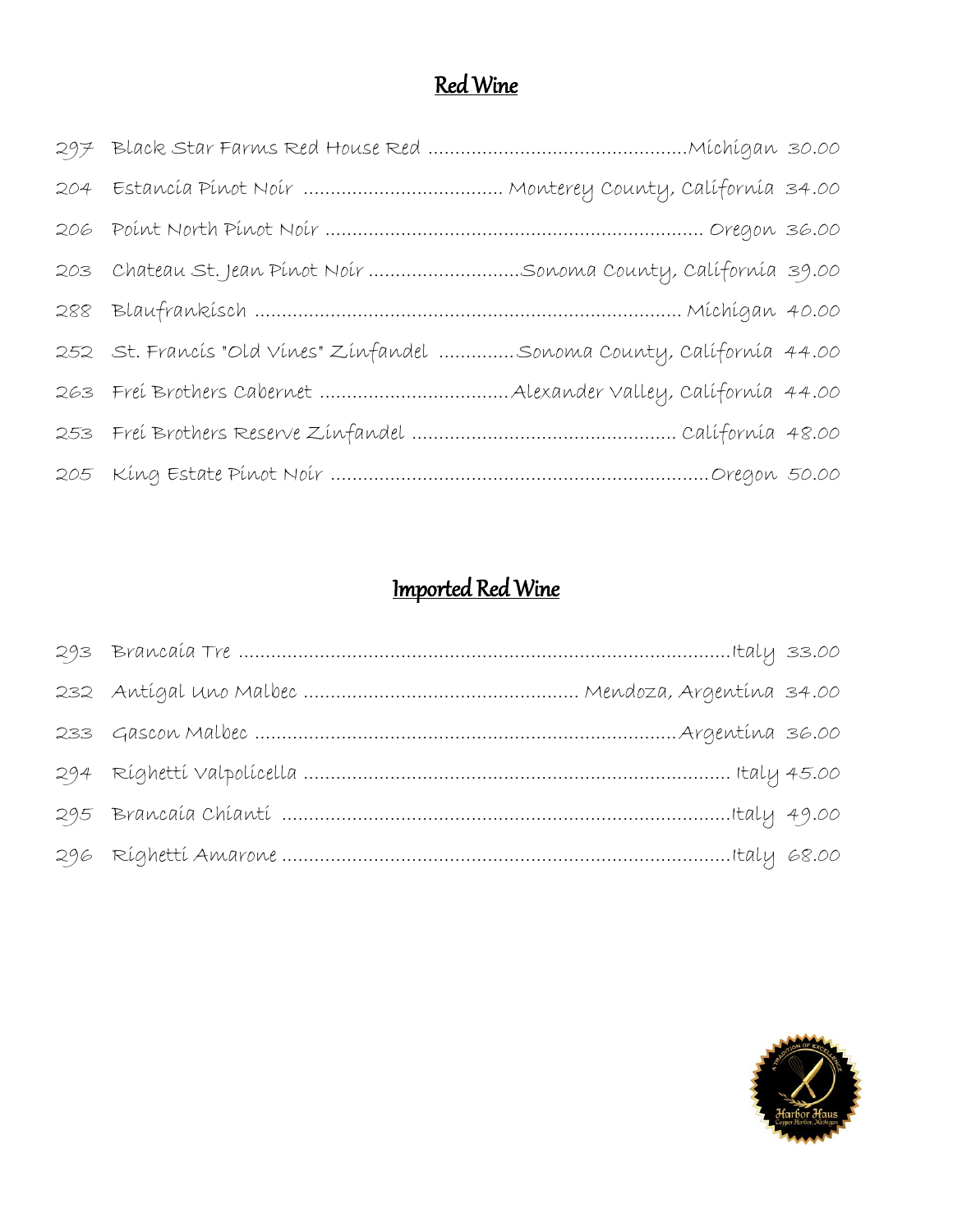## Merlot

# Cabernet Sauvignon

| 267   Chateau St. Jean ……………………………………Sonoma County, Calífornía  41.00 |  |
|-----------------------------------------------------------------------|--|
|                                                                       |  |
|                                                                       |  |
|                                                                       |  |
|                                                                       |  |
|                                                                       |  |
|                                                                       |  |
|                                                                       |  |
|                                                                       |  |

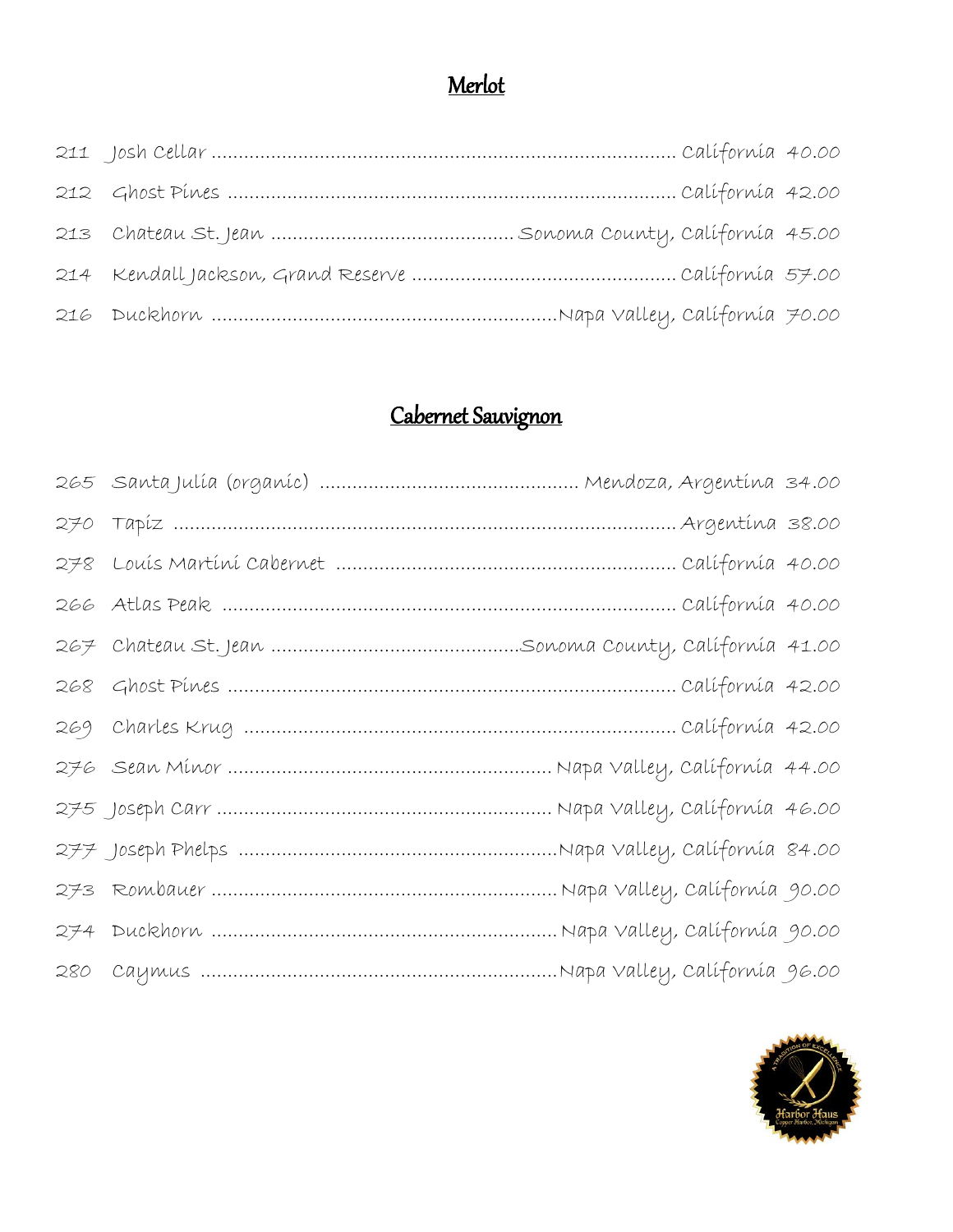# Chardonnay

| 176 Bowers Harbor, Unwooded (pairs well with whitefish) Michigan 38.00 |  |
|------------------------------------------------------------------------|--|
|                                                                        |  |
|                                                                        |  |
|                                                                        |  |

## White Wine

| 133 Chateau Ste. Míchelle, Sauvígnon Blanc. Columbía Valley, Washíngton 33.00 |  |
|-------------------------------------------------------------------------------|--|
| 103 Chateau Ste. Míchelle Pínot Grís  Columbía Valley, Washíngton 35.00       |  |
| 134 Charles Krug Sauvignon BlancNapa Valley, California 35.00                 |  |
|                                                                               |  |

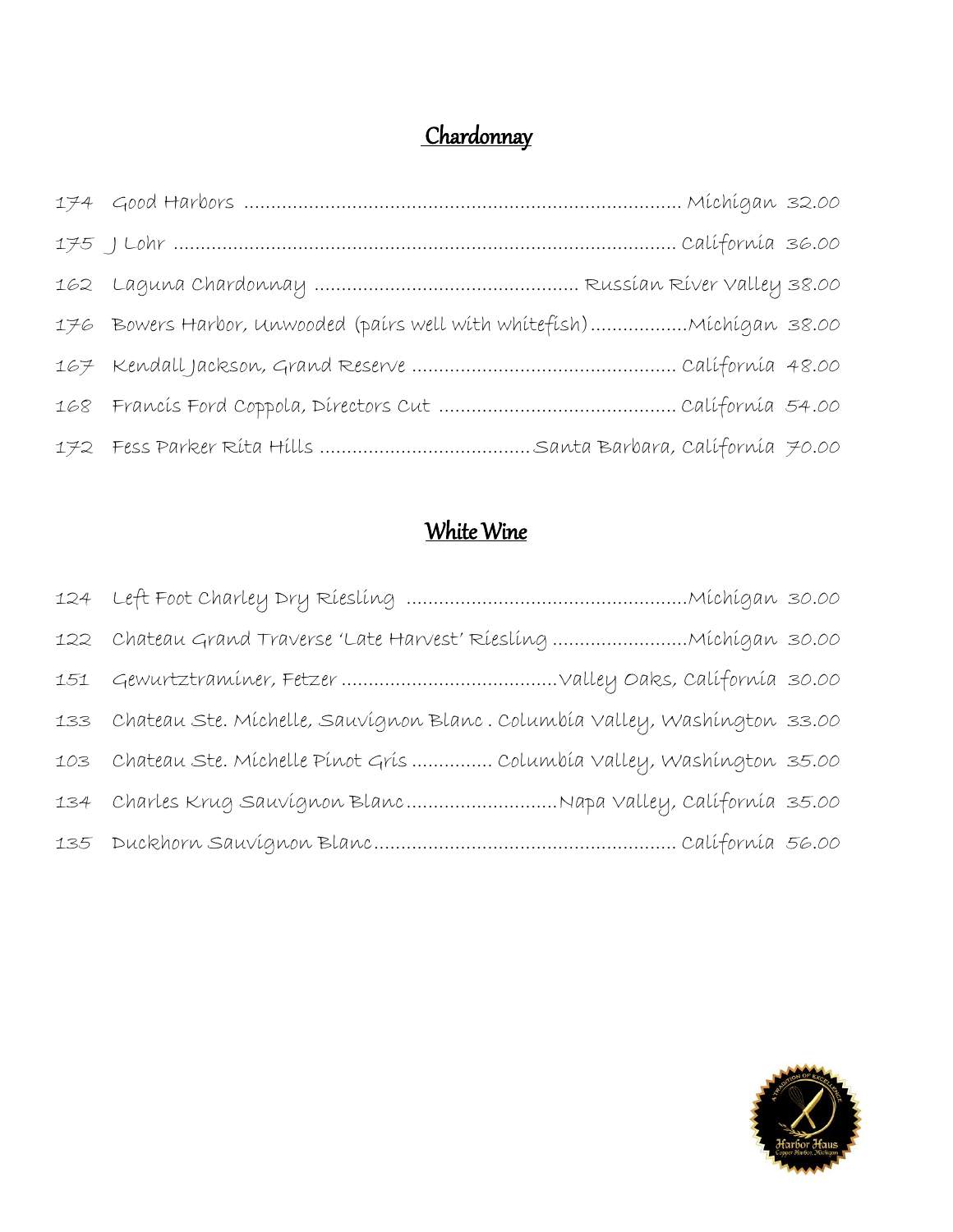# Imported White Wine

| 194 Fantíní Rose ……………………………………………………………………France 30.00                   |  |
|---------------------------------------------------------------------------|--|
|                                                                           |  |
|                                                                           |  |
|                                                                           |  |
|                                                                           |  |
| 128 Reichsgraf von Kesselstatt, Piesporter goldtrophen, Riesling Spatlese |  |
|                                                                           |  |

# Champagne & Sparkling Wine

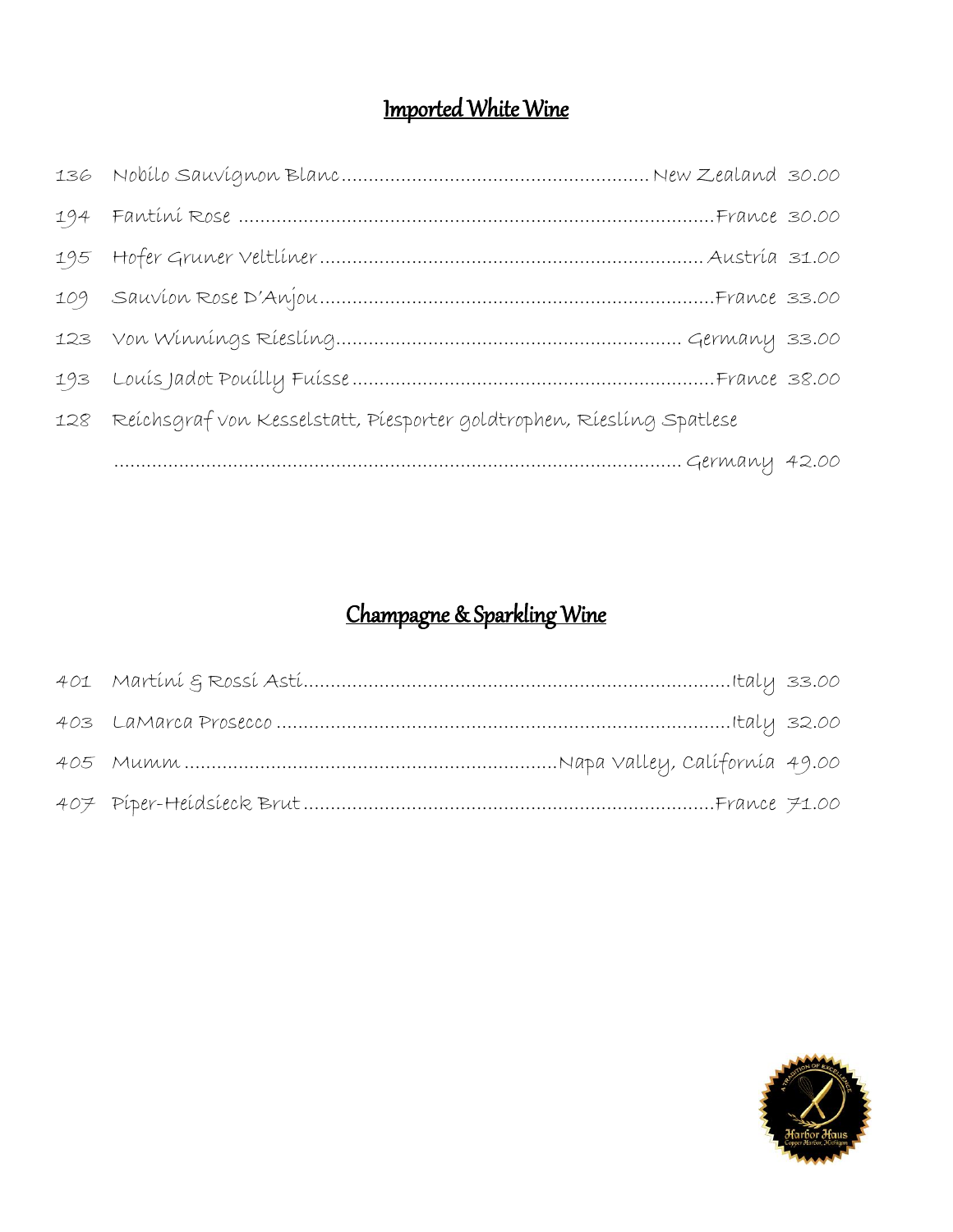

## **Cocktails**

Below you will find some of the cocktail choices we enjoy at the Harbor Haus. Please ask your server for availability of other favorite drinks.

## **Martinis**

Served up unless otherwise specified

| Berríes & Cream                         | Stolí Vanílla Vodka § Haus berry syrup (ask your server for avaílable flavors)                                     |
|-----------------------------------------|--------------------------------------------------------------------------------------------------------------------|
| Bleu Martíní                            | Magellan Gin & dry vermouth with bleu cheese stuffed olives                                                        |
| Caramel Macchiato                       | Stolí Vanílla Vodka, Kahlua, Haus caramel, § heavy cream                                                           |
| Cosmopolítan                            | Skyy Cítrus Vodka, Grand Marníer, fresh líme juíce, § cranberry juíce                                              |
| Janet's Martíní                         | Beefeater Gin, olive juice, with bleu cheese stuffed olives                                                        |
| Lemon Drop                              | Grey Goose Vodka, & Límoncello, sugared rím                                                                        |
| Negroni                                 | Plymouth Gin, Compari, & sweet Vermouth                                                                            |
| Phoebe-tini                             | Maker's Mark Bourbon, Grand Marníer, § sweet Vermouth                                                              |
| Ray's Cosmo                             | Chopín Vodka, Grand Marníer, cranberry juíce, § fresh líme juíce                                                   |
| Sídecar                                 | Korbel Brandy, Grand Marnier, § Haus sour mix                                                                      |
|                                         | Mixed Drinks                                                                                                       |
| Bloody Mary                             | Skyy Cítrus Vodka & Haus Bloody Mary Míx                                                                           |
| Captaín Stannard's<br>Maple Old Fashíon | Iron Fish Maple Bourbon, Iron Fish Maple Syrup, Aromatic Bitters, muddled<br>orange and cherry                     |
| Classíc Margaríta                       | Cuervo 1800 Tequíla, Grand Marníer, § Haus margaríta míx on the rocks                                              |
| Crown Royal Sour                        | Crown Royal Whiskey & Haus sour mix, topped with a splash of Soda                                                  |
| Crystal Margaríta                       | Patrón Sílver Tequíla, Grand Marníer, fresh líme juíce, § club soda, on the<br>rocks                               |
| Manhattan                               | Whiskey, Brandy, or Bourbon, sweet Vermouth, § bitters                                                             |
| Mutty's Mojíto                          | Bacardí Sílver or Límon, fresh mínt, Haus-made símple syrup, § club soda                                           |
| Old Fashioned                           | Bourbon, Whiskey, or Brandy, bitters, orange, cherry, § simple syrup<br>** please specify press, sour, or sweet ** |
| Porter Island Paloma                    | Cuervo 1800 Tequila, ruby red grapefruit, § club soda                                                              |
|                                         |                                                                                                                    |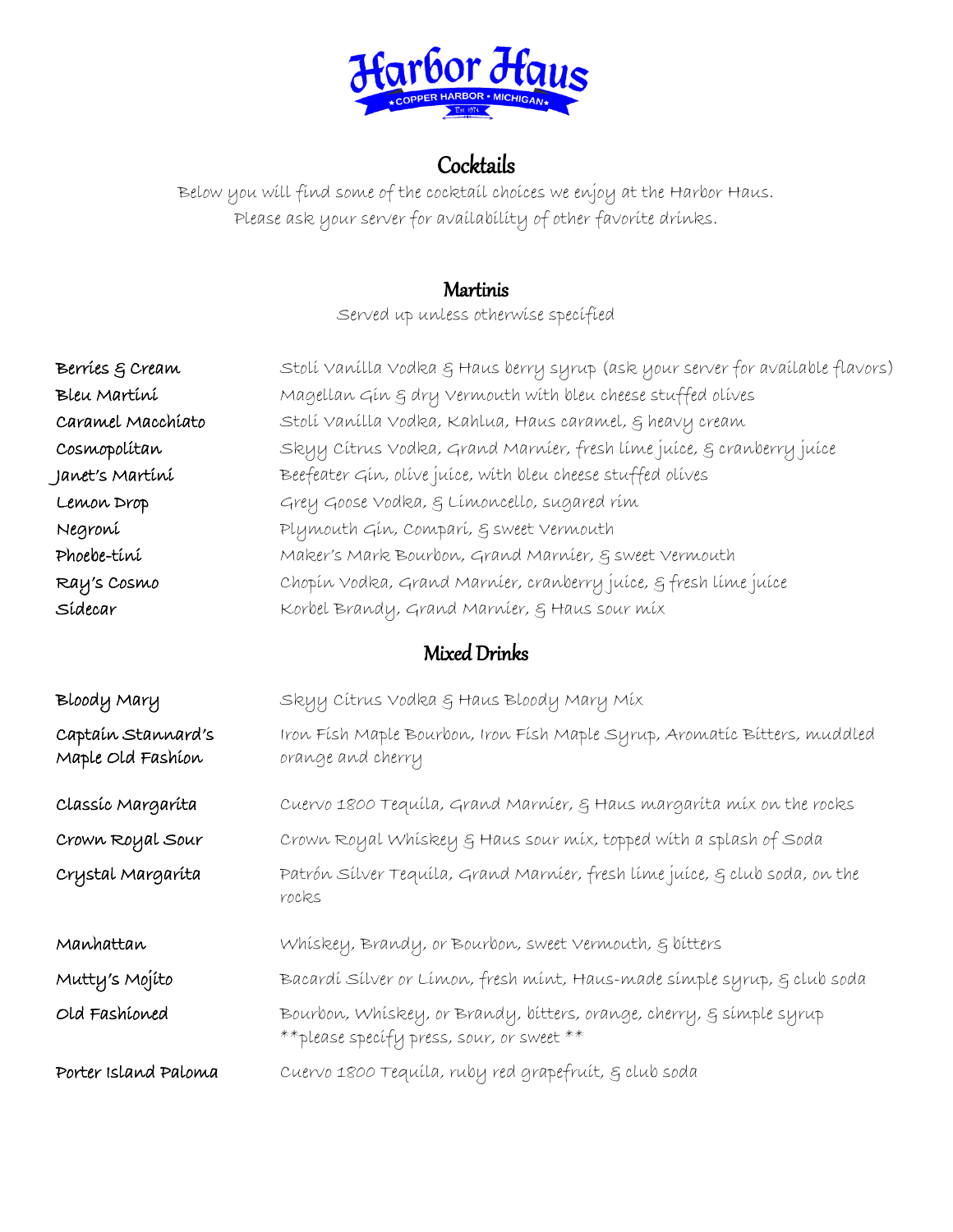

## Spirits

#### Bourbon

American 5th Straight Angel's Envy Angel's Envy Rye Blanton's Buffalo Trace Bulleit Bulleit Rye Calumet Farm Detroit City Butcher's Cut Detroit City Four Grain Straight Grand Traverse Distillery Small Batch Iron Fish finished in maple syrup barrels Iron Fish finished in craft beer barrels Iron Fish Mezcal Iron Fish Cask Four J.R. Ewing Jefferson's Ocean Jim Beam (Haus Pour) Jim Beam Rye Maker's Mark Woodford Reserve

## Gin

Beefeater Bombay Sapphire Bombay Sapphire East Gordan's Hendrick's Iron Fish Michigan Woodland Magellan Plymouth Tangueray

#### Rum

Bacardi Bacardi Limon Captain Morgan's Cruzan (Haus Pour) Malibu Coconut Myer's Dark Noxx & Dunn Papa's Pillar Blonde Papa's Pillar Dark Plantation Pineapple

#### Tequila

Cuervo 1800 Silver (Haus Pour) Comisario Blanco Comisario Reposado Comisario Anejo Dobel Diamonte Reposado Don Julio Blanco Don Julio Reposado Don Julio Anejo Patron Silver

## Vodka

Absolut Chopin (potato) Grey Goose Iron Fish Michigan Rye Kettle One Skyy (Haus Pour) Skyy Citrus Stolichnaya Stolichnaya Vanilla Straits Tito's